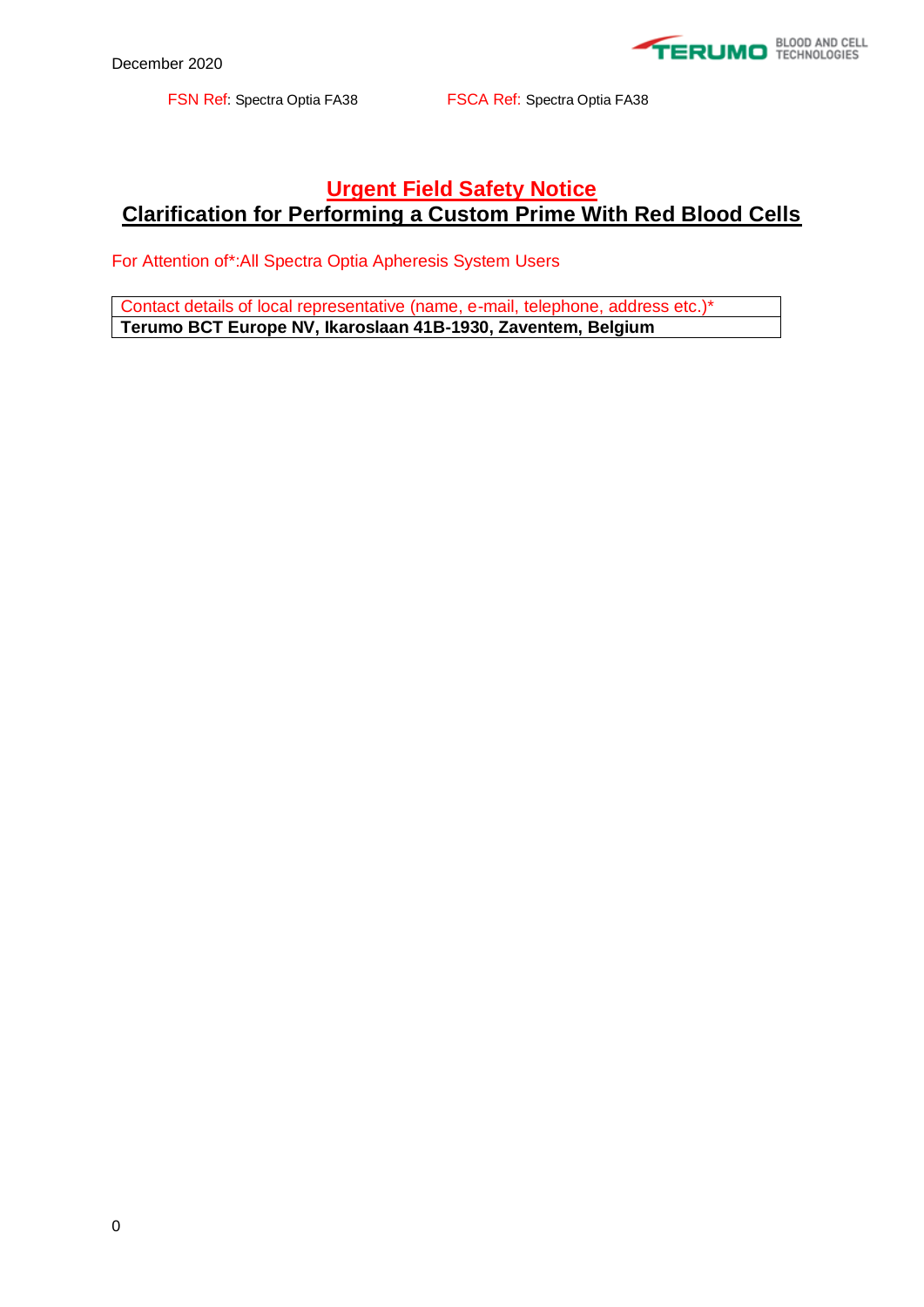## **Urgent Field Safety Notice (FSN) Clarification for Performing a Custom Prime With Red Blood Cells**

## **Risk addressed by FSN**

| 1. Information on Affected Devices* |                                                       |  |  |  |
|-------------------------------------|-------------------------------------------------------|--|--|--|
|                                     | 1. Device Type(s)*                                    |  |  |  |
|                                     | All Spectra Optia Apheresis Systems and All Protocols |  |  |  |
| 1                                   | 2. Commercial name(s)                                 |  |  |  |
|                                     | SPECTRA OPTIA® APHERESIS SYSTEM                       |  |  |  |
|                                     | 3. Unique Device Identifier(s) (UDI-DI)               |  |  |  |
|                                     |                                                       |  |  |  |
|                                     | 4. Primary clinical purpose of device(s)*             |  |  |  |
|                                     | Apheresis                                             |  |  |  |
|                                     | 5. Device Model/Catalogue/part number(s)*             |  |  |  |
|                                     | 61000                                                 |  |  |  |
|                                     | 6. Software version                                   |  |  |  |
|                                     |                                                       |  |  |  |
|                                     | 7. Affected serial or lot number range                |  |  |  |
|                                     | All serial numbers.                                   |  |  |  |
| 1                                   | 8. Associated devices                                 |  |  |  |
|                                     |                                                       |  |  |  |

|                | <b>Reason for Field Safety Corrective Action (FSCA)*</b><br>2                                   |  |  |  |
|----------------|-------------------------------------------------------------------------------------------------|--|--|--|
| 2              | 1. Description of the product problem*                                                          |  |  |  |
|                | None. Product is performing as intended.                                                        |  |  |  |
| $\overline{2}$ | 2. Hazard giving rise to the FSCA*                                                              |  |  |  |
|                | Terumo Blood and Cell Technologies has received complaints from three customers of              |  |  |  |
|                | adverse events during continuous mononuclear cell collection (CMNC) procedures when             |  |  |  |
|                | the RBC unit used for the custom prime was diluted to a Hematocrit of less than 30%.            |  |  |  |
|                | These adverse events occurred because of a reduction in the patient's RBC that included         |  |  |  |
|                | exacerbation of anemia.                                                                         |  |  |  |
| 2              | 3. Probability of problem arising                                                               |  |  |  |
|                | 0.0938%                                                                                         |  |  |  |
| $\overline{2}$ | 4. Predicted risk to patient/users                                                              |  |  |  |
|                | If the operator performs a custom prime with a diluted RBC unit that results in insufficient    |  |  |  |
|                | RBC in the system prior to connecting the patient, an unintended decrease in patient Hct        |  |  |  |
|                | may occur. It is the responsibility of the treating physician to assess the patient's condition |  |  |  |
|                | and determine the tolerance of the patient to ECV and RCV shifts.                               |  |  |  |
| $\overline{2}$ | 5. Further information to help characterise the problem                                         |  |  |  |
|                |                                                                                                 |  |  |  |
| $\overline{2}$ | 6. Background on Issue                                                                          |  |  |  |
|                | Terumo Blood and Cell Technologies is issuing this letter in response to reports of             |  |  |  |
|                | adverse events related to performing a custom prime with an insufficient number of red          |  |  |  |
|                | blood cells (e.g., diluted RBC units) on low-TBV patients. This letter has two purposes:        |  |  |  |
|                | 1. To inform customers performing a custom prime using red blood cells of the                   |  |  |  |
|                | importance of ensuring that the custom prime unit contains enough red blood                     |  |  |  |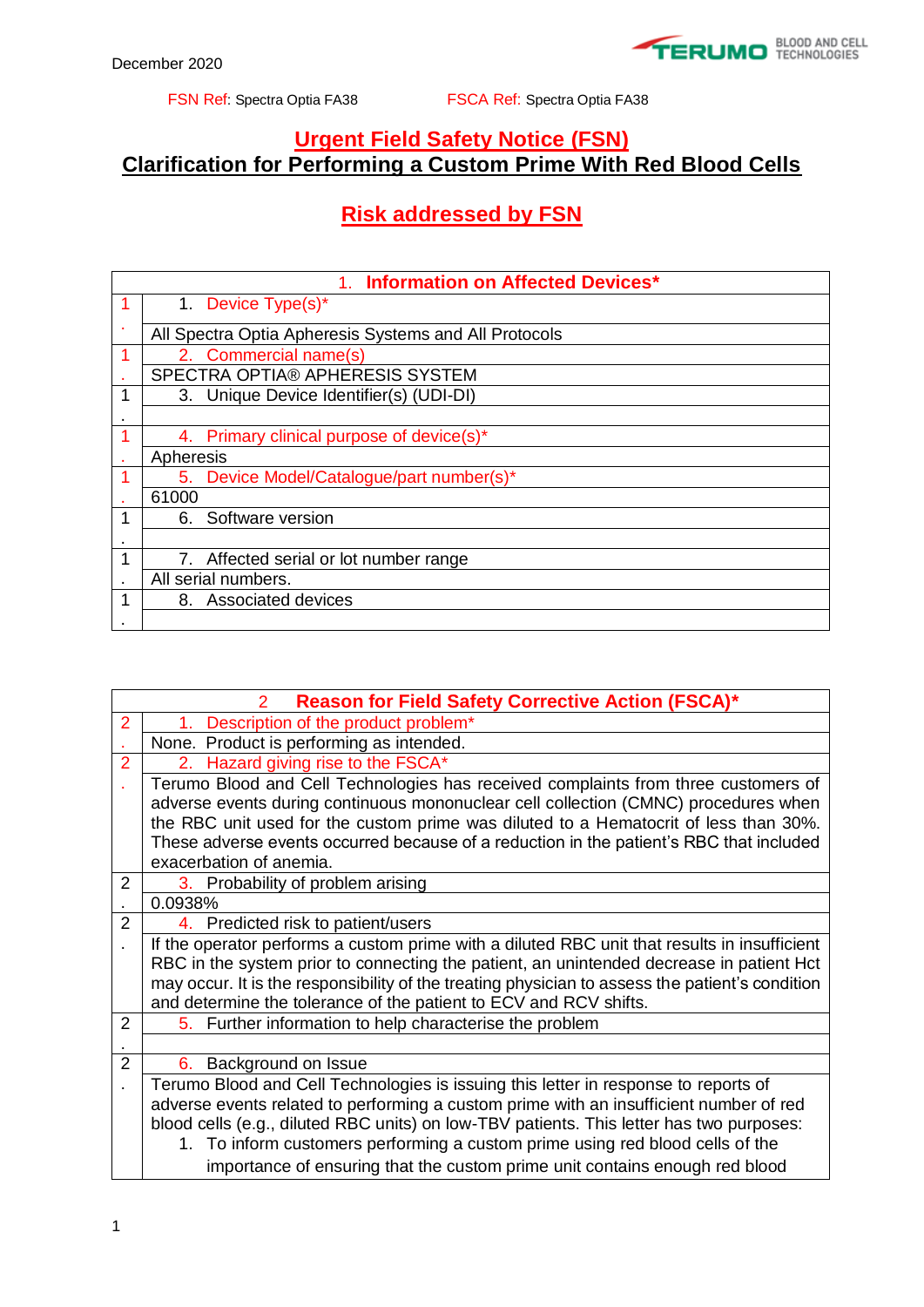cells (RBC) or RBC volume (RCV) to adequately fill the extracorporeal circuit of the tubing set. An insufficient RCV may lead to an unintended decrease in patient hematocrit (Hct). This issue may occur due to the use of low-volume and/or diluted custom prime RBC units.

2. To provide additional information to mitigate the risk of using diluted and/or lowvolume RBC custom prime units.

The function of a custom prime is to displace the prime saline in the tubing set with donor RBC, plasma, or albumin prior to connecting a patient so that the patient remains isovolemic throughout a procedure. In addition, a certain extracorporeal circuit volume (ECV) and RCV are required in the tubing set to establish and maintain the interface during the procedure. The ECV and RCV required vary and depend on the tubing set, the type of filler used, whether a blood warmer is used on the return line, and the entered patient total blood volume (TBV) and hematocrit (Hct). At the start of a procedure, the system draws in the ECV and RCV necessary, first from the custom prime unit and then from the patient, if necessary, to fill the tubing set and establish the interface. If the custom prime unit used does not contain enough RBC to adequately fill the set (e.g., if it is diluted or low-volume), the additional RCV the system needs will be pulled from the patient. As a result, the patient will experience a decrease in Hct and may be unable to tolerate the procedure. 7. Other information relevant to FSCA

2 See attachments

.

|    | 3. Type of Action to mitigate the risk* |                                                                                            |                                                                                                                                                                                      |                      |                                                                   |
|----|-----------------------------------------|--------------------------------------------------------------------------------------------|--------------------------------------------------------------------------------------------------------------------------------------------------------------------------------------|----------------------|-------------------------------------------------------------------|
| 3. | 1.                                      | <b>Action To Be Taken by the User*</b>                                                     |                                                                                                                                                                                      |                      |                                                                   |
|    |                                         | <b>Identify Device</b><br>$\Box$ On-site device modification/inspection                    | $\Box$ Quarantine Device                                                                                                                                                             | $\Box$ Return Device | <b>Destroy Device</b>                                             |
|    |                                         | $\Box$ Follow patient management recommendations                                           |                                                                                                                                                                                      |                      |                                                                   |
|    |                                         | $\boxtimes$ Take note of amendment/reinforcement of Instructions For Use (IFU)             |                                                                                                                                                                                      |                      |                                                                   |
|    |                                         | $\Box$ None<br>Other<br>$\Box$                                                             |                                                                                                                                                                                      |                      |                                                                   |
| 3. | 2.                                      | By when should the<br>action be completed?                                                 | Complete the attached acknowledgement and fax or email the<br>acknowledgement to Terumo Blood and Cell Technologies by<br>so we can confirm that you have received the Safety Alert. |                      | December 31, 2020. Your return of the acknowledgement is critical |
| 3. | 3.                                      | Particular considerations for:                                                             |                                                                                                                                                                                      | Choose an item.      |                                                                   |
|    |                                         | Is follow-up of patients or review of patients' previous results recommended?<br><b>No</b> |                                                                                                                                                                                      |                      |                                                                   |
| 3. |                                         | 4. Is customer Reply Required? *<br>(If yes, form attached specifying deadline for return) |                                                                                                                                                                                      |                      | Yes                                                               |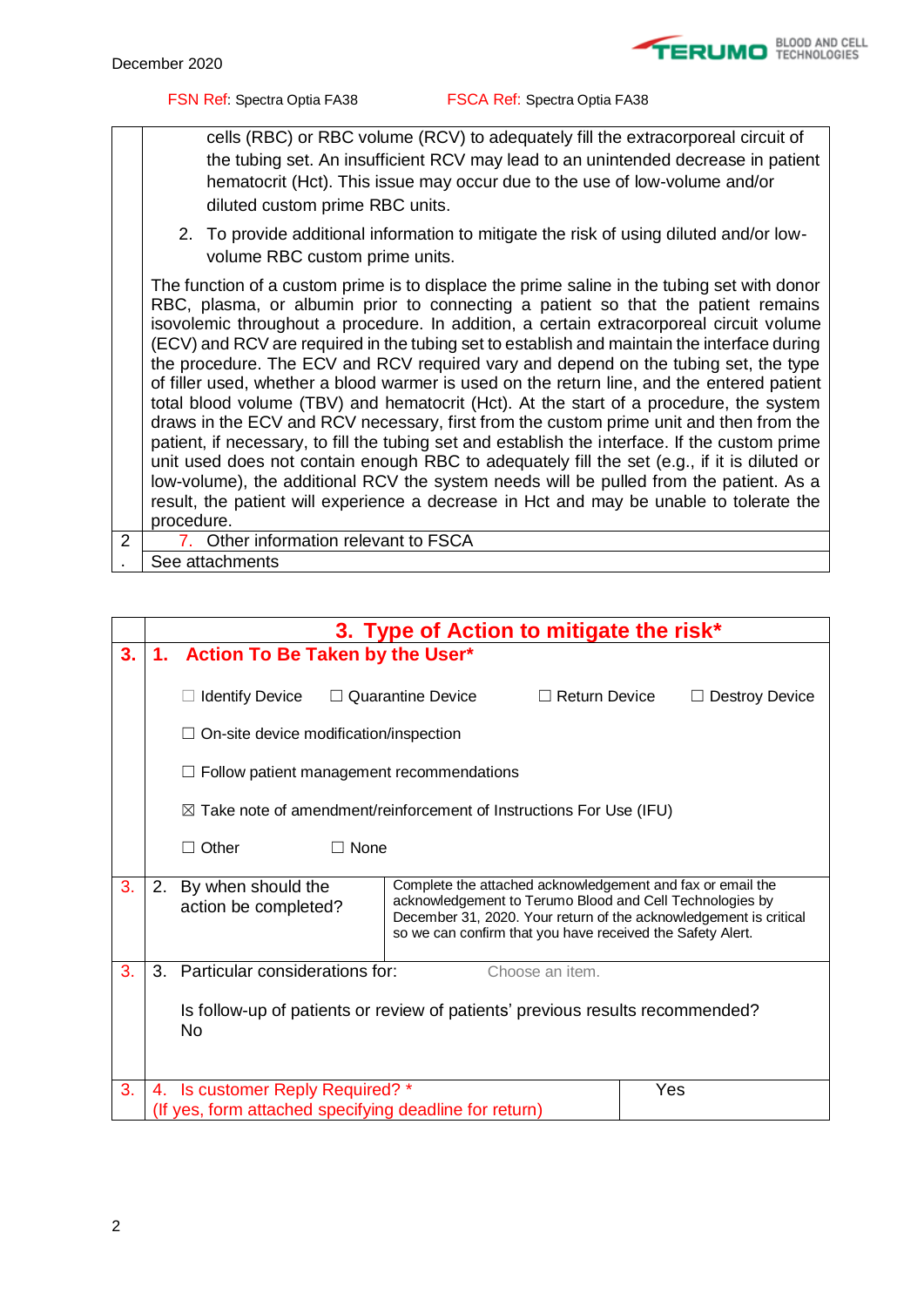

| 3. | 5. Action Being Taken by the Manufacturer                                                                                                                            |                                                                                                                                                                                                    |                                                                                                                                                                                                                                                                                                          |  |  |
|----|----------------------------------------------------------------------------------------------------------------------------------------------------------------------|----------------------------------------------------------------------------------------------------------------------------------------------------------------------------------------------------|----------------------------------------------------------------------------------------------------------------------------------------------------------------------------------------------------------------------------------------------------------------------------------------------------------|--|--|
|    |                                                                                                                                                                      | $\Box$ Product Removal<br>$\Box$ Software upgrade<br>$\boxtimes$ Other                                                                                                                             | $\Box$ On-site device modification/inspection<br>$\Box$ IFU or labelling change<br>$\Box$ None                                                                                                                                                                                                           |  |  |
|    | This safety alert serves to inform you of the potential risk of using a diluted or<br>1.<br>low-volume RBC unit when performing a custom prime with red blood cells. |                                                                                                                                                                                                    |                                                                                                                                                                                                                                                                                                          |  |  |
|    |                                                                                                                                                                      | 2. In addition to this alert, Attachment 1 provides enhanced operator<br>instructions. Please review the attachment and keep a copy with each<br>Spectra Optia operator's manual at your facility. |                                                                                                                                                                                                                                                                                                          |  |  |
|    |                                                                                                                                                                      |                                                                                                                                                                                                    | 3. Additional supplemental training specific to performing a custom prime has<br>also been released. This training is currently available in eLearning format in<br>English at www.terumobct.com/elearning under Spectra Optia Apheresis<br>System titled "Spectra Optia Custom Prime eLearning Course." |  |  |
| 3  |                                                                                                                                                                      | 6. By when should the<br>action be completed?                                                                                                                                                      | Complete the attached acknowledgement and fax or email the<br>acknowledgement to Terumo Blood and Cell Technologies by<br>December 31, 2020. Your return of the acknowledgement is critical<br>so we can confirm that you have received the Safety Alert.                                                |  |  |
| 3. |                                                                                                                                                                      | /lay user?                                                                                                                                                                                         | 7. Is the FSN required to be communicated to the patient<br>No                                                                                                                                                                                                                                           |  |  |
| 3  | 8. If yes, has manufacturer provided additional information suitable for the patient/lay<br>user in a patient/lay or non-professional user information letter/sheet? |                                                                                                                                                                                                    |                                                                                                                                                                                                                                                                                                          |  |  |